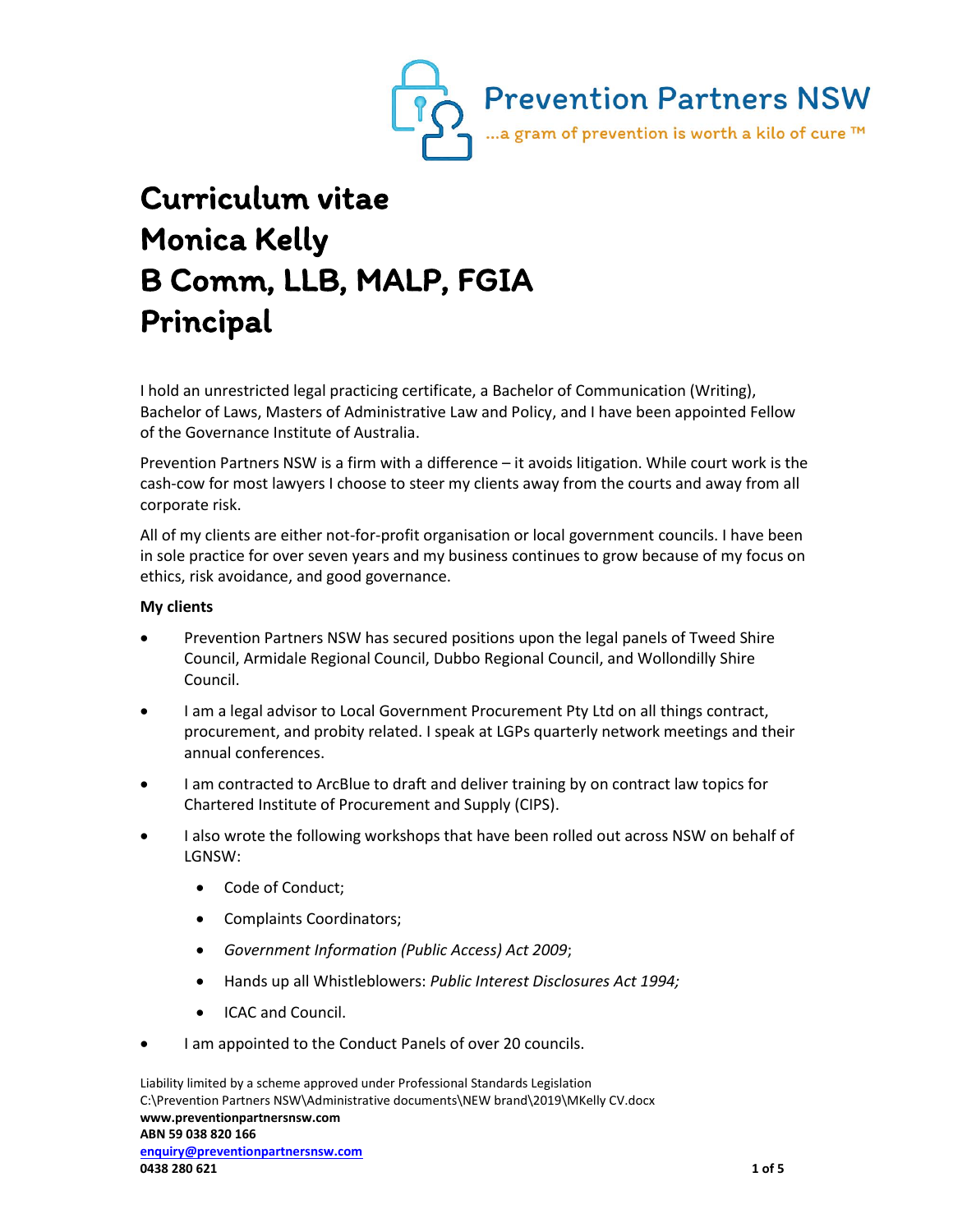

## **Key major projects**

- I am probity advisor to the Smithfield Road upgrade project which is Federally-funded and overseen by RMS.
- I assisted MidCoast Water Council negotiate an IT contract worth \$1.8 \$2 mil. I secured 14 separate 'wins' for our client and conceded one.
- I acted as probity and legal advisor to Cumberland Council in relation to a complex waste tender and design and construct contract tender for the existing Granville swimming pool.
- I am appointed as probity advisor over the contentious development of the Ashfield Aquatic Centre.
- I have advised WSROC and all its member councils, and fellow ROCs, on implementation of the Container Deposit Scheme.
- I conducted a governance review of a not-for-profit organisation that was funded by a council. I considered delegations, policies, processes, procurement and organisation structure. All of my recommendations were adopted.
- I was probity advisor on a joint waste tender for four City Councils. This involved dealing with the ACCC to secure authorisation to undertake the contract formation required by the councils.
- I oversaw the drafting of LGP's suite of procurement and contractual documents for use by all NSW councils.
- I undertook a conduct review of an elected official that was overseen by the ICAC because of the severity of the allegations.
- I provided independent advice to a council regarding the structure and standing of its legal panel.

Prior to establishing Prevention Partners NSW I have most recently held the positions of:

- Principal Solicitor of Strathfield Municipal Council;
- Associate at Maddocks Lawyers, Sydney (Public Law, Planning and Environment team);
- Legal Services Coordinator at Liverpool City Council; and
- Governance Officer at Parramatta City Council.

My roles saw me charged with overseeing, steering and/or advising upon high level legal, governance and strategic decisions made within councils. I have focused on detection and avoidance of corporate risk and have frequently been called upon to assist dealing with elected officials. I am also a Conduct Reviewer on over 20 council panels.

I have also provided legal services on a broad and varied range of matters, including: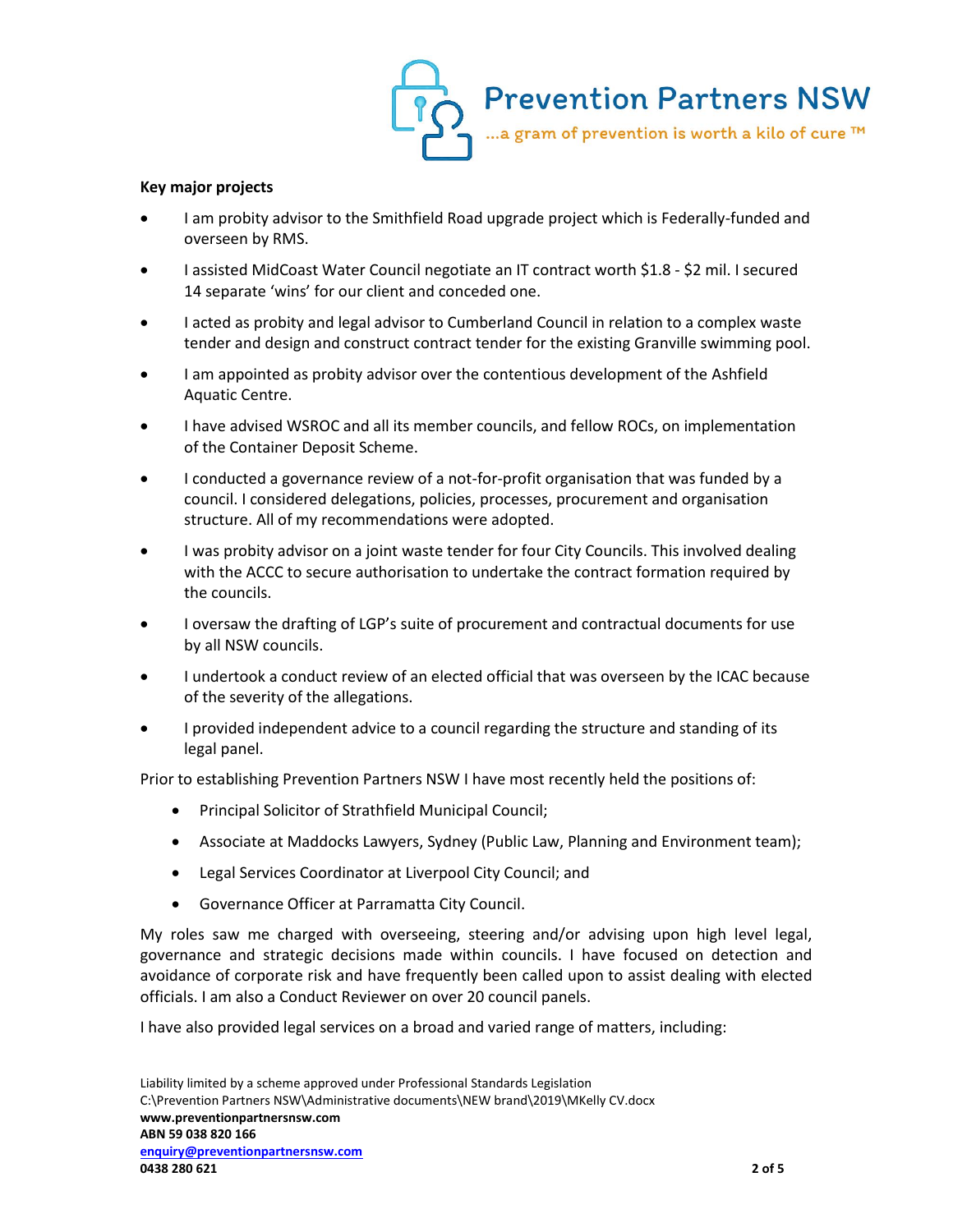

- Advising upon public/private partnerships, including probity.
- Defamation of public officials.
- Privacy matters including Privacy Management Plan drafting and interpretation of the *Privacy and Personal Information Protection Act 1998.*
- Drafting Management Agreements and Plans of Management for Community facilities.
- Public Interest Disclosure matters and interpretation of that Act.
- Conduct Committee appointment, roles and functions.
- Management of elected officials.
- Advising upon and assisting during ICAC, Information Commissioner and Ombudsman inquiries.
- The conduct of government meetings and the powers and functions of public officials.
- Procedural fairness and natural justice considerations relevant to various administrative decisions.
- Government procurement process and probity advice, including acting as probity advisor for complex tenders.
- Roles and responsibilities of Mayors, General Managers and elected officials.
- Access to government documents.
- Conflicts of interests, Code of Conduct and Code of Meeting Practice.
- Drafting of and advising on voluntary planning agreements.
- Classification of council land and implementation and amendment of Plans of Management.
- **•** Leasing and licensing council land.
- Illegal bill posting.
- Right of way over community land and withholding owner's consent.
- Compulsory acquisition of private land.
- Policy formulation, review, advice and maintenance.
- Negotiating with solicitors and other third parties regarding various contracts.
- Public liability, professional indemnity, property loss, motor vehicle claims, workers compensation and occupational health and safety issues.
- Councils' statutory reporting requirements.
- Conducting Alternative Dispute Resolution.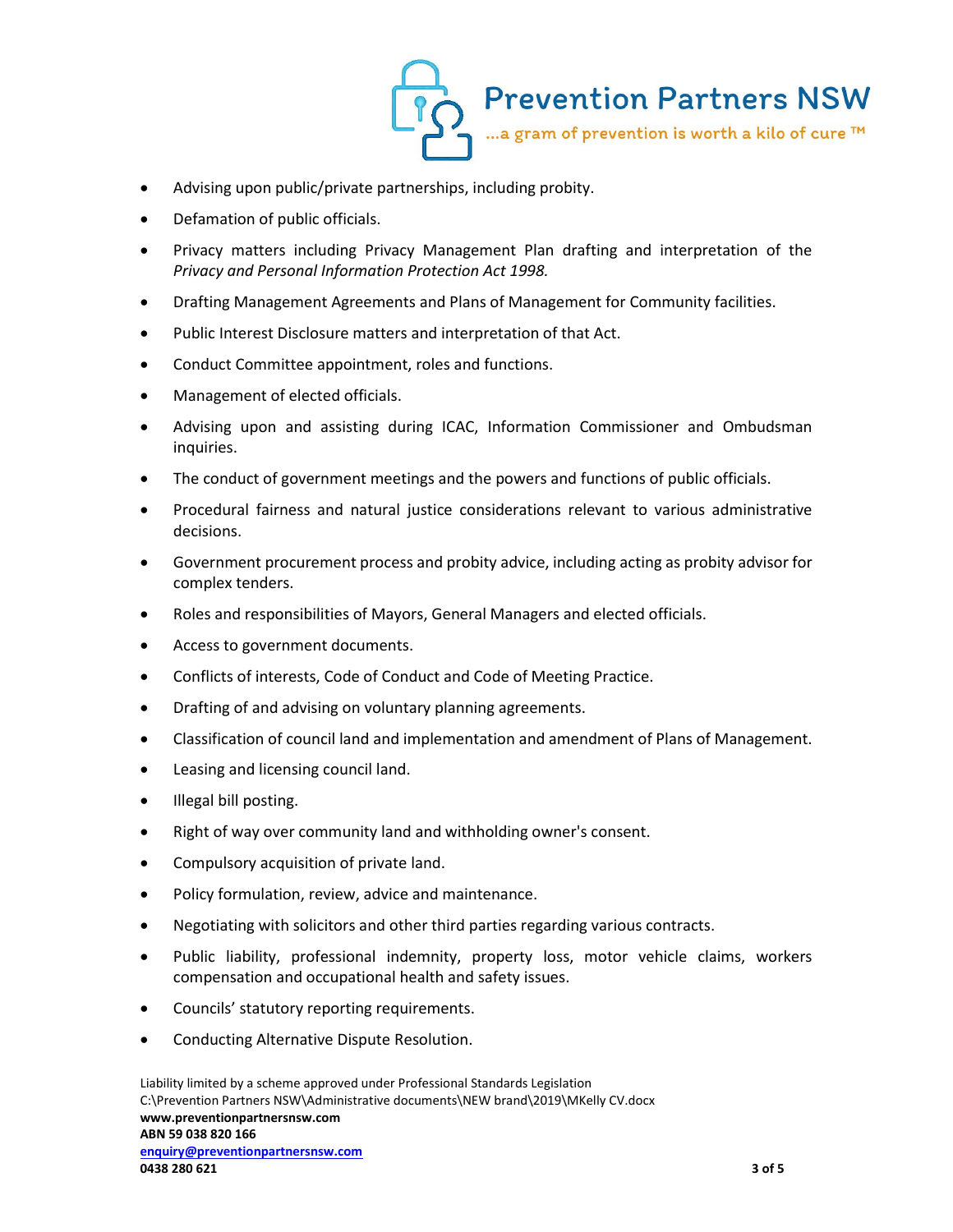

Representation in the courts, including Local and Land and Environment Courts.

## *Publications and Training*

I have designed and presented various Continuing Legal Education papers, webinars, and training sessions for the College of Law, numerous councils, the LGMA and the LGSA, including:

- The *Government Information (Public Access) Act* 2009, both Intermediate and Advanced.
- The Power of Probity in Government.
- Think Probity and Avoid Problems.
- Conflicts of Interest for Public Officials.
- Confidentiality for Councils.
- Code of Conduct.
- Privacy and Access to Documents.
- Roles and Responsibilities of Councillors.
- Code of Meeting Practice.
- Local Government Procurement; Pitfalls and Tips.
- Councillor, Governance and Boards.
- Councils as Information Guardians.
- Councillor Induction.
- Conduct Coordinators.
- ICAC and Council.
- Probity in Procurement.

I have also written the following papers, which have either been published or presented:

- "Creative contracts", presented at LGP's conference 2017.
- "Probity, governance and procurement", presented at LGP's conference 2016.
- "Is it a deed, is it a contract? It's a matter of construction', presented at LGP's conference 2015.
- "Goldilocks and the Wiley Fox" a case study of successful contract negotiation with an IT company, November 2014.
- "ICAC, beauty or beast", NSW Law Society Journal, August 2014.